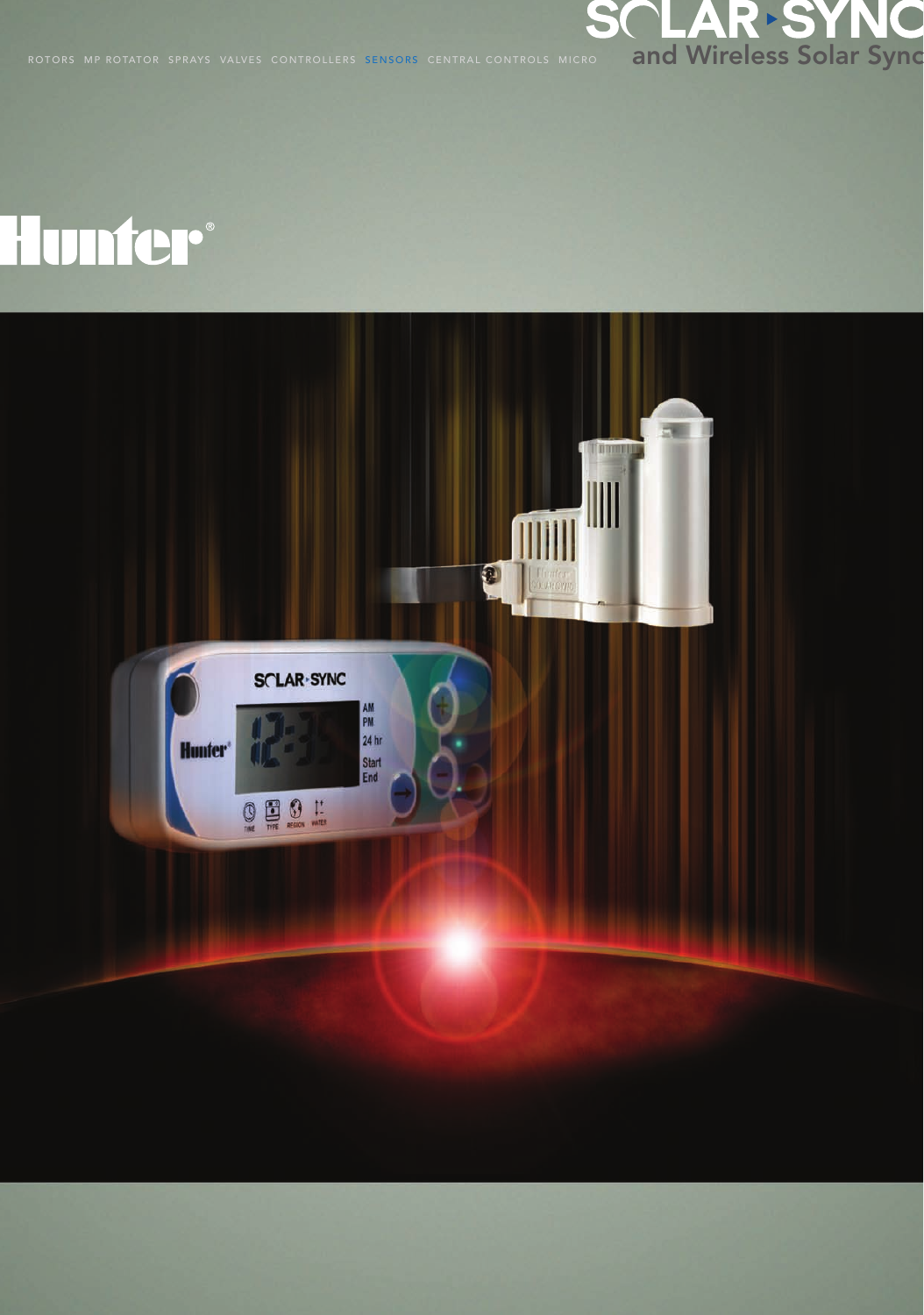# SCLAR SYNC

Stay in or stay out. Just stay put while Hunter's simple ET system does the work for you.

## Sleek

Compact sensor design.

## Simple Easy installation and programming.

## Smart

Automatically adjusts controller watering for increased efficiency.

## **Synchronous**

Integrates seamlessly with compatible Hunter controllers (look for the "Compatible with SCLAR<sup>></sup>SYNC" indicator).

## Now smart, weather-based control is available in every Hunter controller category.



X-Core and ACC controllers have the Solar Sync software built in and do not require the module.

Pro-C, PCC, ICC, and I-Core controllers require use of the Solar Sync module.







Pro-C/PCC ICC ICC I-Core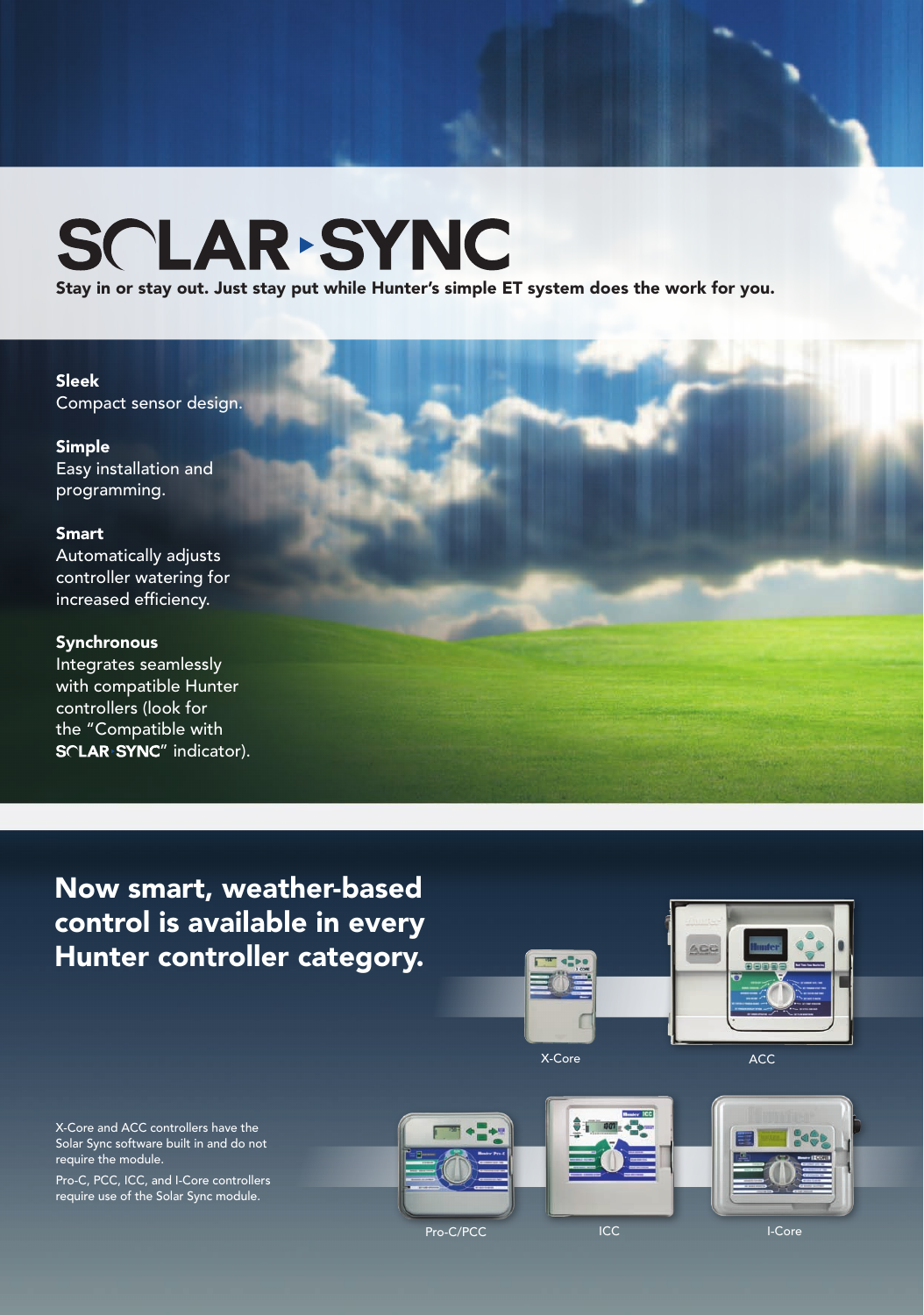## **SCLAR SYNC Sensor** Connect to the outside of a home or building  $\overline{a}$ 11111111111 图 Passing showers Air temperature is monitored and used to calculate For soaking showers, Let the sun shine in. require a sensor that the adjustable The solar sensor watering requirements. Too hot? Solar Sync knows to can react quickly. Rain-Clik™ sensor measures the sun's be efficient and waters your lawn as needed. Freezing The built-in "Quick ensures your lawn rays to keep your lawn morning? Keep those mittens off, because below 3° C, Response™" feature isn't watered at peak performance Solar Sync smartly waits for warmer temperatures. does just that. unnecessarily. with optimal watering. Wireless<br>SCLAR-SYNC  $\tau_{\rm m}$ **TO DEPERTE LO** For more simple and quick installation options**NEW** Wireless receiver can be wall-mounted, or on the side of the Wireless sensor eases controller using an Huntey installation and has a range available knockout of 244 m (maximum). (not available on **SCLAR-SYNC** some controllers).

## **SCLAR SYNC Module**

Installs easily to Hunter controllers (look for the "Compatible with Solar Sync" indicator)



Solar Sync uses the controller's Seasonal Adjustment feature to adjust program runtimes.



The Solar Sync continually gathers on-site solar and temperature data used in the calculation of evapotranspiration (ET), then determines watering requirements.

The module automatically calculates water requirements and makes adjustments taking into account your regional weather characteristics.